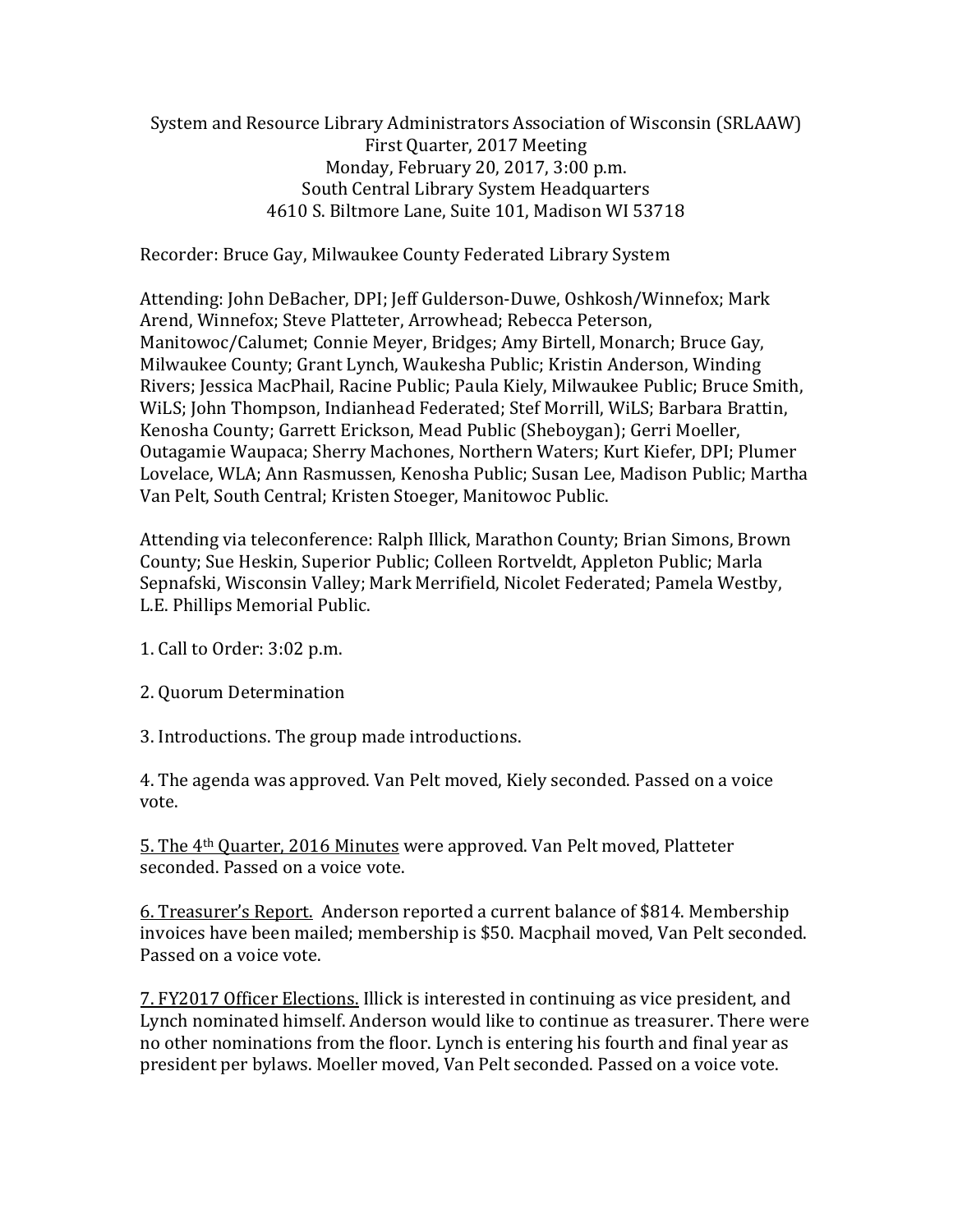8. WI Library Legislative Day. On the agenda for the day is "how to talk to legislators." Steve Conway will make remarks and would like library system directors briefly speak about what a difference an increase in state aid would make for a system. Meyer will coordinate.

9. ALA/Federal Library Legislative Day. SRLAAW funds up to \$1000 for attending. MacPhail volunteered and will attend. Van Pelt moved to send Racine Public Library director with up to \$1000 in expenses from SRLAAW, Meyer seconded. Passed on a voice vote.

10. WLTF Statewide Project. Information was presented about funding related to the library documentary "Free For All," information on which was presented at a WLA keynote. The Wisconsin Libraries Trustees and Friends (WLTF) group is interested in bringing this issue to friends and trustees to raise money for the project. With significant Wisconsin input, a 15-minute advocacy film designed to support library efforts may be developed. More information will be forthcoming from the WLTF.

11. AudioCon 2017 at Beloit Public Library. Platteter presented information on the April 1 event to be held at the Beloit Public Library. This is a patron-focused event on audiobooks.

## 12. LD&L Report

1. Cross-County Borrowing and Billing. Arend presented the document "Best Practices for libraries that bill for cross-county use." The document can serve as a set of best practices and an invoice for billing counties for non-libraried areas' library use. The group discussed the document. Gulderson-Duwe moved that "as a body we accept the language and commit to promulgate these best practices in each system." Meyer seconded. The motion passed, 19-5. Those with additional concerns were invited to assist the LD&L committee in revising the recommendations SRLAAW thanked the LD&L committee for the work on this issue.

2. State Budget Request. The Governor's budget did not include any WLA proposals; instead, it was a status quo budget on library issues. Members of the LD&L budget team have met with members of the Joint Finance Committee to introduce an amendment to increase system funding in the next biennium.

## 13. Affiliated Organization Reports:

1. PLSR. DLT staff, PLSR project managers, and Thompson recently updated Tony Evers on the process. This group will present to COLAND on March 10. A COSLA webinar in early March will focus on this process. There will be presentations at both the WAPL and WLA conferences. The Steering team will meet on a retreat in the summer.

2. DPI—Kiefer reiterated what a good job the PLSR groups are doing, and reported that the superintendent was extremely impressed by the process